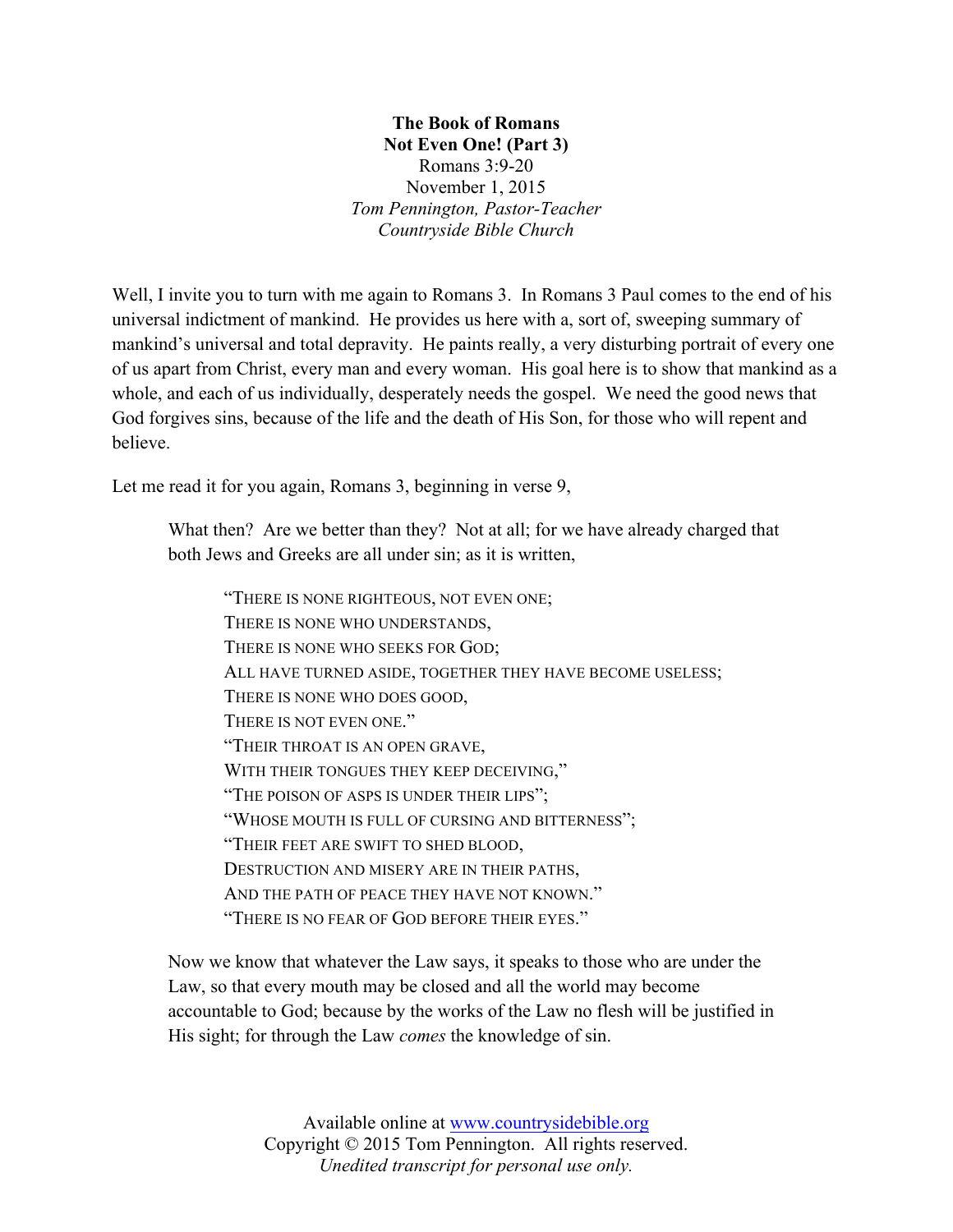This passage, as I pointed out to you, is one of the most important in all of the Bible because it describes, and it proves from the Scripture, from the Hebrew Old Testament, the moral corruption that theologians call depravity. We learn from this passage that human depravity affects the entire race; it is universal in its scope. And, it affects every part of every person who is a part of the human race, meaning it is total in its effect on the human soul.

Now, we began to study this paragraph by considering the formal indictment of man's depravity. Paul begins in verse 9 with this formal indictment. Notice what he writes, "What then? Are we," that is, "Are we Christians better than, by nature, than everyone else, than all the people that I've indicted so far in this letter?" He says, verse 9, "Not at all; for we've already charged that both Jews and Greeks are all under sin." It is complete and universal. Here, in Paul's own summary of what he's written so far in his letter to the Romans, he says, what I have done so far is to make a formal indictment that all humanity is legally guilty, are all under sin. That is, all people live in the realm of sin, are involved in the practice of sin, are under the power of sin, bear the legal guilt of sin, and will someday face the penalty for sin.

Now, last time we studied Romans together we began to examine the second part of this paragraph and what is really the heart of Paul's argument. Having seen the formal indictment, we moved on to look at the biblical evidence for man's depravity. This is in verses 10 to 18. Paul here introduces biblical proof that all men are under sin, as he said in his indictment. Notice verse 10, "as it is written." He's going to quote from the Old Testament. In fact, verses 10 through 18 consist entirely of quotes from the Hebrew Old Testament, from seven different Old Testament passages. And Paul intentionally chose passages from the Old Testament, some of which relate to Jews and some of which relate to Gentiles, and by doing that he proves the universal nature of depravity from the Scripture. And he paints an awful portrait of every sinner.

So understand then that these verses we've just read together describe every single human being as he or she is born into this world unless God has subsequently changed their heart through the gospel. This is a description of every fallen human being who has not come to faith in Jesus Christ. Or I could put it this way, it is a portrait from God's perspective of you if you have not repented of your sins and put your faith in Jesus Christ as Lord and Savior.

Now Paul begins the biblical evidence here with a summary, a sort of summary statement of depravity. Notice verse 10, "As it is written, 'THERE IS NONE RIGHTEOUS, NOT EVEN ONE.'" That is an overarching summation of the human condition. The Greek word translated righteous means simply to conform to a standard. Paul is saying here that apart from justifying grace not one person who has ever lived has met God's standard; our Lord Jesus Christ being, of course, the one exception. He himself said in Mark 10:18, "'No one is good except God alone.'" No one. How do we summarize our sinful condition? Not a single one of us has met God's standard.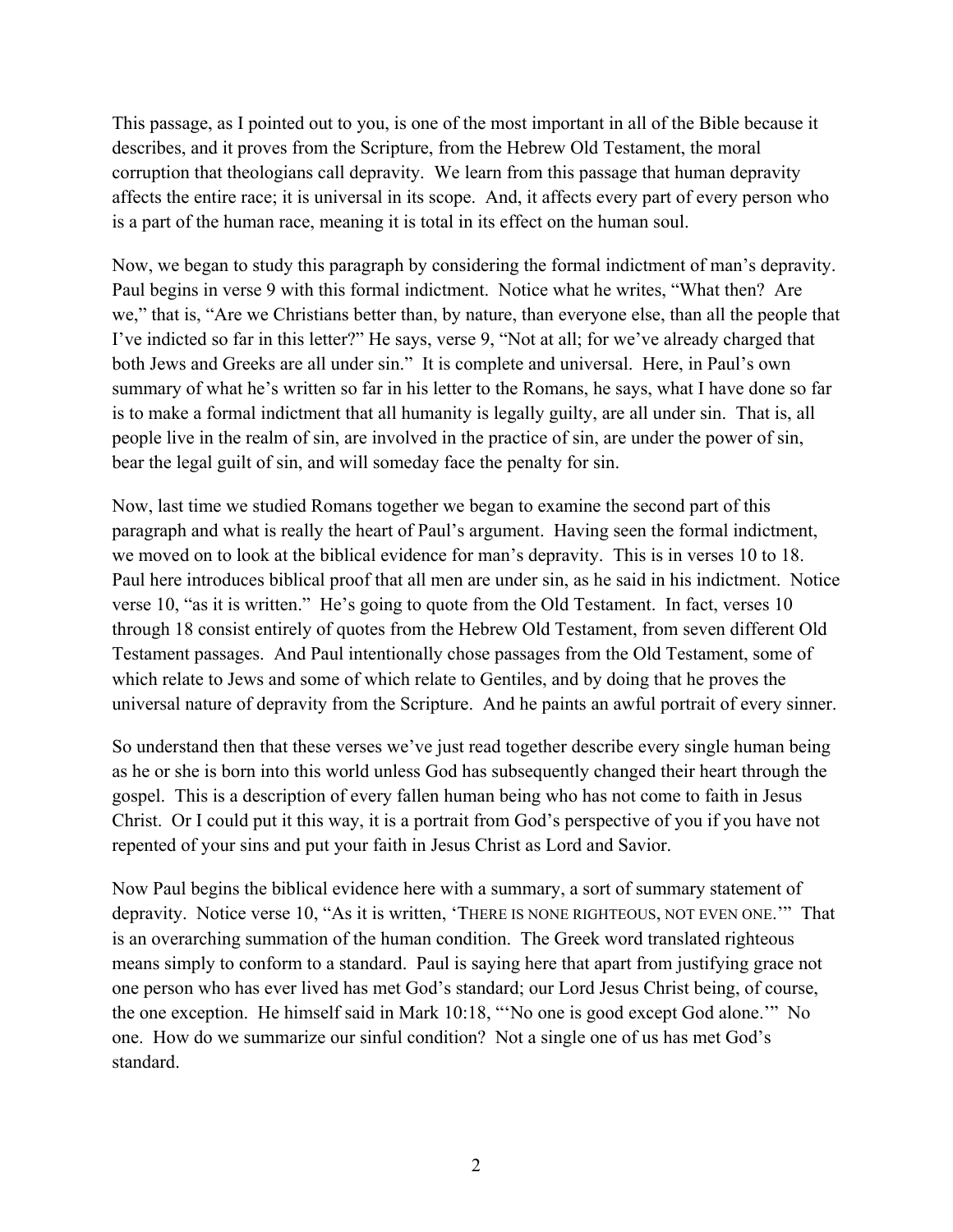Now, having summarized our condition in verse 10, Paul proceeds in verses 11 to 17 to outline the depth of that depravity. Through a series of Old Testament references we learn just how profoundly sin has affected all of us. Depravity has caused us all to have, first of all, darkened minds. Notice verse 11, "'THERE IS NONE WHO UNDERSTANDS.'" In other words, sinners, apart from divine grace, fail to understand anything that is spiritually true. They don't understand things that are true about God. They don't understand their own lost and desperate condition. They don't understand how they can be made right with God. They don't understand. Darkened minds.

Our depravity also includes enslaved wills. Verse 11 goes on to say, "'THERE IS NONE WHO SEEKS FOR GOD.'" None, not one. Paul's point is that our wills are corrupt. As we saw last week, we have a free will if by that you mean we make real choices. But if by that you mean we are able to choose good and God as well as sin, we don't have a free will, because our wills are corrupt. Here Paul says, "'NONE SEEKS GOD.'" Unbelievers do not seek out God. They do not desire to know the true God. They do not worship the true God. They do not enjoy the true God. And they refuse to seek the glory of God. Because their wills are enslaved.

Thirdly, depravity produces rebellious lifestyles. Notice verse 12. "'ALL,'" there again is that comprehensive statement, "'ALL HAVE TURNED ASIDE, TOGETHER THEY HAVE BECOME USELESS.'" Here we're talking about the direction of our lives. Paul says all human beings have left the God-ordained path. That is, what God has prescribed for the patterns of our behavior, both in His Word and in our consciences, we've left that path. And instead, as Isaiah puts it, "We have each turned to his own way." And tragically, when that happened we became, notice verse 12 says, "'USELESS.'" We became completely useless for anything that God designed us to be. We are no longer of use to God. We are no longer of use to others. We are no longer, even, of use to ourselves. Now, that brings us to where we've covered so far.

Today we come to a fourth way that we can measure the depth of our depravity. Paul says we can do so by our sinful behavior. Notice verse 12 goes on to say, "'THERE IS NONE WHO DOES GOOD, THERE IS NOT EVEN ONE.'" This is a quote from Psalm 53:1 and he is simply referring here to the daily practice of our actions. This is our behavior, "NONE WHO DOES GOOD."

The word for good here is not the normal New Testament word. Instead, it's a word which refers to that which is beneficial or useful. He's just said, we are useless, and now he says, therefore, we don't do things that are beneficial or useful to God, or to others. "'THERE IS NONE WHO," as a daily practice, ""DOES WHAT IS GOOD, NOT EVEN ONE."" I am not the exception to this. You are not the exception. There are no exceptions. Ecclesiastes 7:20, "Indeed, there is not a righteous man on earth who does good and who never sins."

Now, don't misunderstand the Apostle Paul. He's not saying that we don't do things that meet the human standard of goodness. Obviously, we do and we note this in others. Somebody will do something and we will say: "There's a good man." "There's a good woman." What we mean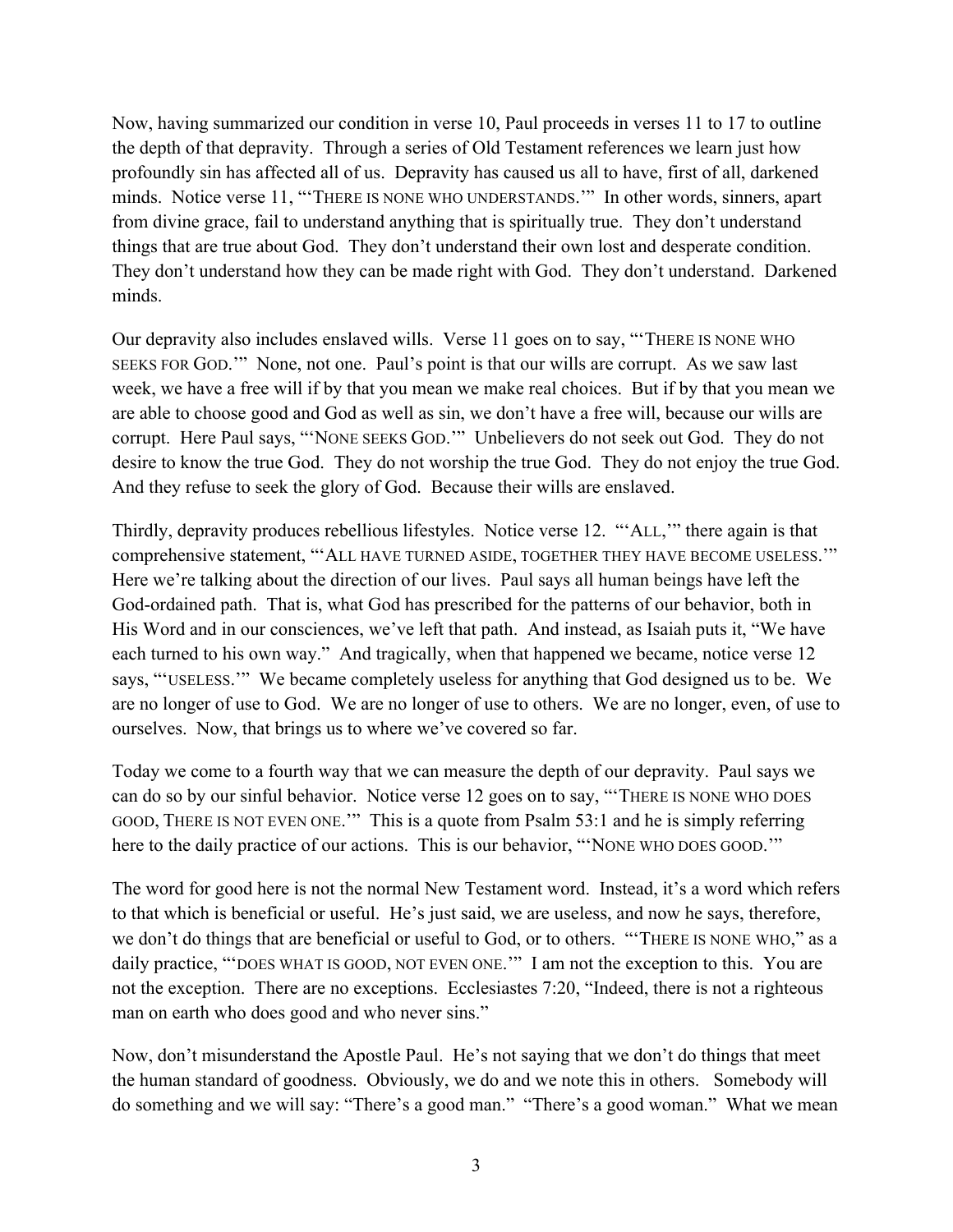by that is, they've met the human standard of goodness. That's not what Paul is talking about here. Instead, he means no one does what meets God's standard of goodness. And therefore, no one achieves a personal standing of righteous before God. This is what the Scriptures teach.

In fact, one of the most familiar Old Testament passages makes this very point. Isaiah 64:6, it says, "all of us," again, that comprehensive idea, every single one of us, "all of us have become like one who is unclean, and all our righteousness deeds," now notice he doesn't say our sins, "our righteous deeds." In other words, your shining moment, your best moral choice, when someone came along and said: "Good job." "You're a good man." "You're a good woman." "I'm so proud of what you did." "I want to imitate what you did." "All our righteous deeds are like a filthy garment" before God. They're like menstrus rags. He goes on to say, "and our iniquities take us away." You see, our problem is our iniquities, our sins, yes, but equally our problem is our righteous deeds, which are like menstrus rags in the sight of God.

Martin Luther writes, "Even if such transgressors do good outwardly, they do not do it with sincerity for they do not seek God in it, but their own glory, gain, or at least freedom from punishment. On the other hand, those who, in true faith, seek after God do good from a thankful and joyful heart, solely for God's sake. But that is the work of divine grace and not of nature." In other words, if you do good out of gratitude for God, out of a desire to exalt God, and that's your only motivation, then that's a work of grace that God has done in your heart. Because that's not by nature.

Now, don't miss what Paul is saying here in verse 12. He's saying, by God's perfect perception of reality, you understand, God sees things as they really are, by God's perfect perception of reality, not one human being practices righteousness, not one human being exhibits daily behavior that meets God's perfect standard. You see, before Christ, most of us here are believers in Christ, before Christ we chose one of two paths. Either we chose a path of rebellion and sin and we lived in rebellion, open rebellion and sin, there are many here who that was true of their life before Christ, or, for others of us, before Christ we chose the life of a good moral person; from a human perspective we were basically honest and moral and generous. But regardless of which path we may have chosen in our rebellion against the true God, we all still came under Paul's indictment here, "'NO ONE DOES GOOD, NOT EVEN ONE.'" Our sinful behavior is a reflection of the depravity of our hearts.

As Paul continues to trace the depth of our depravity he moves next to what we could call our toxic speech, toxic speech. Now, before I read these verses, let me read you a quote from Martin Lloyd Jones that just gripped me. Lloyd Jones writes this, "Are you ready to hold before you now the most terrifying mirror that you have ever looked into in your life? Here is the mirror, sin as it shows itself in our words. How terrible, how graphic, is this description." He's absolutely right. Look at verses 13 and 14. Here's our toxic speech apart from Christ.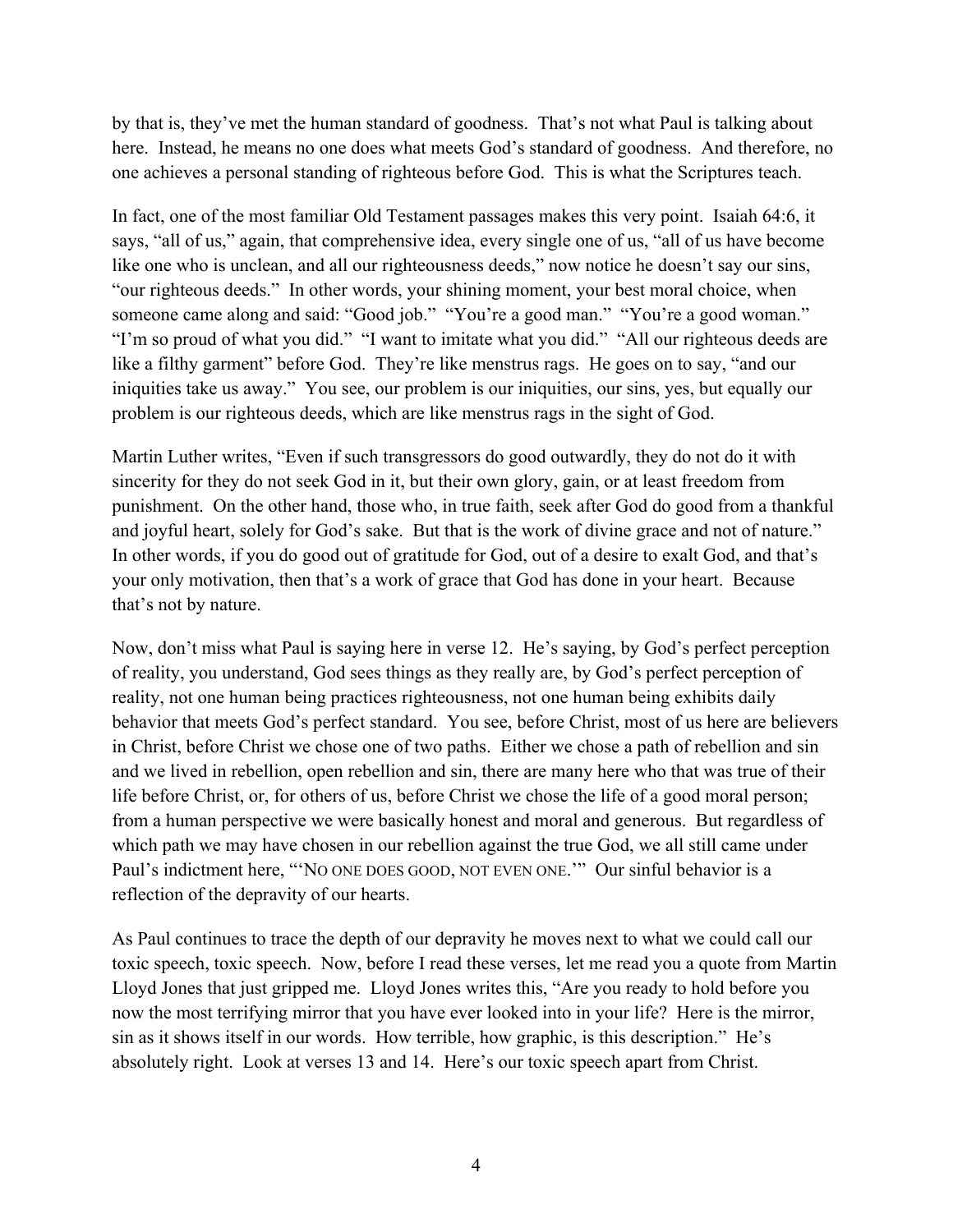"THEIR THROAT IS AN OPEN GRAVE, WITH THEIR TONGUES THEY KEEP DECEIVING," "THE POISON OF ASPS IS UNDER THEIR LIPS"; "WHOSE MOUTH IS FULL OF CURSING AND BITTERNESS."

Now, in those two verses, notice Paul refers to the four primary parts of the human body responsible for producing speech, the larynx, the tongue, the lips, and the mouth, and he says, they've all been corrupted.

Now, before we look at this together, let me ask you a really important question, why did Paul choose this? Why, with all of the categories of sin Paul could have chosen to demonstrate human depravity, to prove human depravity, why would he choose our words? I mean, after all, when we think of our speech, that's sort of at a lower level of sin. It's not quite as bad as some of the things that are out there. Well, I can tell you why. There's a very important reason why Paul chose this. Because if he had chosen any other category of sin there might be some of us sitting here today who would go, "Whew, that's not me." But by choosing our speech not one of us can dodge or deny this indictment. Nowhere is universal human sinfulness more obvious or more evident than in the words that come pouring out of our mouths.

In these verses Paul uses some very colorful images from the Old Testament to point out some serious problems with our toxic speech. Notice, the first serious problem is that our words reveal the decay and death in our hearts. Our words reveal the decay and death that is in our hearts. Verse 13, "'THEIR THROAT IS AN OPEN GRAVE.'" This specific quote is from Psalm 5:9 and in the original language here in the New Testament Greek text there is an unusual expression. Let me translate it for you literally and I think you'll see what I mean. I could translate this this way, "Their throat is a having been opened grave."" That's a powerful figure of speech. It pictures the throat, an organ of speech, as always, perpetually, open. In other words, we're always talking. And out of that always open throat streams decay and death. In other words, it reveals the grave, or the tomb, which is the human heart.

You see, Paul compares human speech here to what you would discover if you were to open a grave in which a body has been decaying for several weeks. Pull the cover off of that grave and out of it comes an indescribable odor of decay and death that is completely offensive. Paul says, that is the condition of the speech, and ultimately of the heart, of an unredeemed man. Paul's point is that our words reveal the corruption that is within our hearts. Our words are like the fumes that come out of the grave which is our hearts. Robert Haldane, the great commentator on the book of Romans, writes this, "What proceeds out of their mouth is infected and putrid. And as the odor or fumes from a grave prove the corruption within, so it is with the corrupt conversation of sinners." And there's a whole lot of evidence. Because we talk a lot.

This week I read an article from ABC News about a study back in 2007. This is what the article says, "Using digital voice recorders, over an eight-year period, researchers at the University of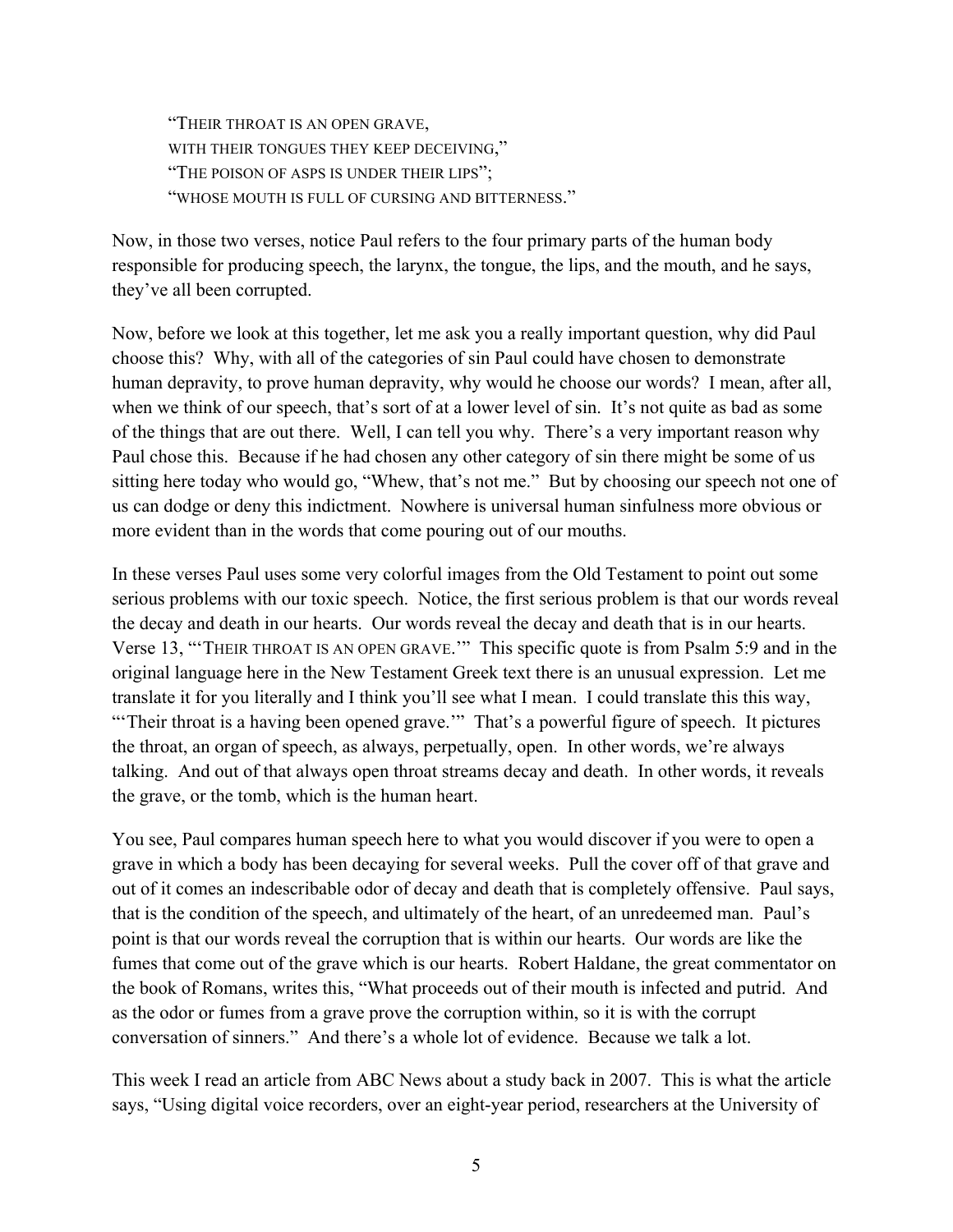Arizona studied how many words hundreds of college students spoke." How many words do we speak each day? What they found was that on average the students spoke 16,000 words a day. That's essentially the average of what you and I as human beings speak. Now, if you do the math and you work that out over an average 75-year lifespan, accounting obviously for some early years when you don't speak, in the end, in a lifetime we will speak over 430 million words. The remarkable thing about all those words is that taken together they reveal our hearts. They reveal what's inside.

This is what our Lord taught in a number of places. In Matthew 15:18, Jesus said this, "'the things that proceed out of the mouth come from the heart.'" You know, sometimes we'll say something and we'll realize, oops, that was probably not what I should have said, that betrayed something I'm thinking, that hurt somebody, and it showed me for who I am, and we'll say, "I didn't mean that." Jesus isn't buying that. He says, "the words that proceed out of the mouth come from the heart.'" In Luke 6:45, again talking about speech, He says, "'The good man out of the good treasure of his heart brings forth what's good; and the evil *man* out of the evil *treasure* of his heart brings forth what is evil." And here's Jesus' conclusion, "for his mouth speaks from that which fills his heart.'" Now this is incredible insight. It means if you can look objectively at the words that come out of your mouth, not in a given moment but in a period of life, you have a perfect reflection of your heart.

Let me show you how this works, how our words reveal our hearts. Let me give you several examples. If your words are always filled with the negative side of life, if you're always whining and complaining about what you don't have, if you're always wishing for what you don't have, if you're always focusing on what you lack, and never rejoicing in what God has provided, then that shows you that you have a discontent, ungrateful, heart. If your speech is often filled with angry hateful words, if you just sort of pour out vitriol all over the people around you, if you're always exploding and out comes this filth, it shows that you have a hatefilled heart. If your speech is always bragging and self promotion and, or on the other hand, if it's filled with constant criticizing of others, if you're always critiquing other people and somehow they never measure up to your standard, you're always looking down from your high and lofty perch at the shortcomings of others, it shows that your heart has no humility, that it is a proud heart.

If you're always laughing and joking, even about serious things that matter to God, it shows that there's no genuine fear of God in your heart. If you're always talking about materialism, things, if you're obsessed in your conversation with houses and bigger houses and better cars and clothes and jewelry and all the stuff that you can buy and accumulate, then it shows that you have a heart that loves money and what money will buy. If you're always making off color comments, cracking dirty jokes, or instead, in a more sophisticated way, you're filling your speech with sexual innuendo and with double entendre, then you have an immoral heart.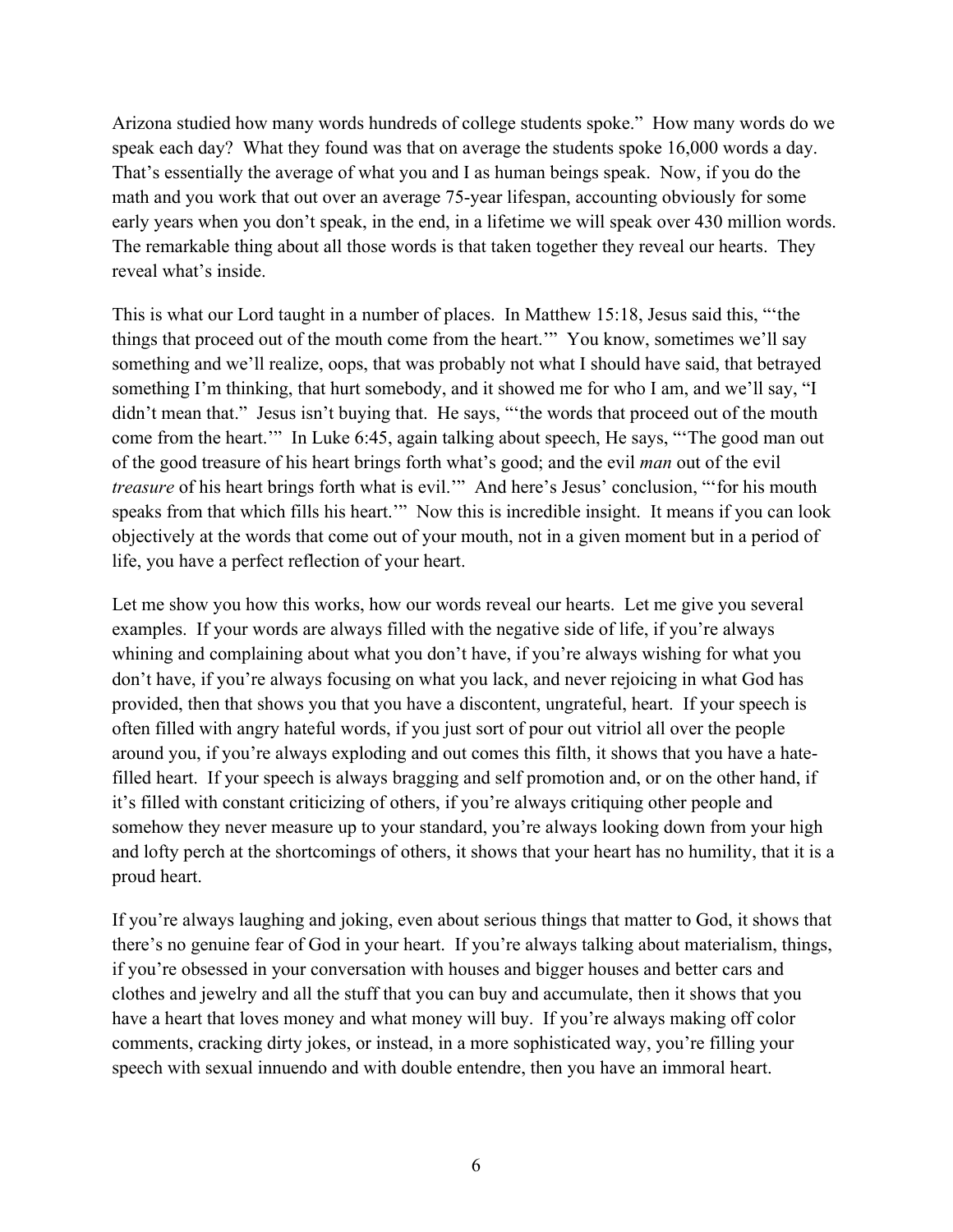If all you ever talk about is the frivolous, if your conversation dwells on movies and entertainment and music and video games and sports and somehow your conversations never seem to go deeper than that, then it betrays that you have a shallow superficial heart. If you're always talking about yourself, if, even when you're listening, you're just listening in order to decide the next witty thing you can say to increase your reputation and the conversation is really about you, then it shows that you have a selfish self-centered heart. You see, our words, taken as a whole, taken over time, paint a perfectly accurate portrait of our souls.

There's a second problem with our toxic speech and that is, our words are filled with deceit. Notice verse 13, "'WITH THEIR TONGUES THEY KEEP DECEIVING.'" Paul again quotes from Psalm 5:9. The Hebrew of Psalm 5, if you go back to the Old Testament, puts it in a very picturesque way. Literally it reads, "They make smooth their tongues." What a graphic picture of verbal deception. But the Greek word here for deceiving means to take advantage of someone through craft, through trickery, through deception. This word, by the way, is very similar to the Greek word for bait, as in the bait that used in fishing, causing Barnhouse to write this, "Men can use words as worms are put on fish hooks. Those who take the word at its face value are caught on the hook."

By the way, this is not an occasional problem. Rather, it is a continual pattern. Notice how Paul puts it, the verb tense, "'THEY KEEP ON DECEIVING.'" This is their constant pattern and practice. Now, this word deceit, or deception, here includes a number of sins. Obviously it includes lying, right? It includes, lying is nothing other than the contradiction of the truth, when the truth is A and you say B, but the word deception includes more than that. It also includes using some truth in order to mislead or deceive someone. In other words, this word includes half-truths, deliberately misleading someone with the whole truth, flattery, distorting the truth in some way for our own advantage. This is verbal deception.

And frankly, it's the way the world works. People pretend to be happy to see someone that they were trying desperately to avoid. They praise someone in their presence that they always criticize in their absence. Their words are like honey when their hearts are filled with anger and bitterness. There's no more perfect description of human society than this indictment, "THEY KEEP ON DECEIVING.'" Lloyd Jones writes, "Look at them in the ballroom or on their state occasions and at their dinners, how friendly and affable they all seem with one another, and yet they are muttering things to one another the moment someone turns his back. That is life. That is society in its evening dress as well as in its rags in the gutter." In other words, no matter where you look on the human spectrum you will find deception is part and parcel of the fallen human condition.

Why? Why do people lie? Why is deception so pervasive? Well you understand, I hope, that lying is never an end, deception is never an end, in and of itself. Dishonesty is merely a tool for sinners to get what they want. Here are some of the reasons that we lie. If I had time I would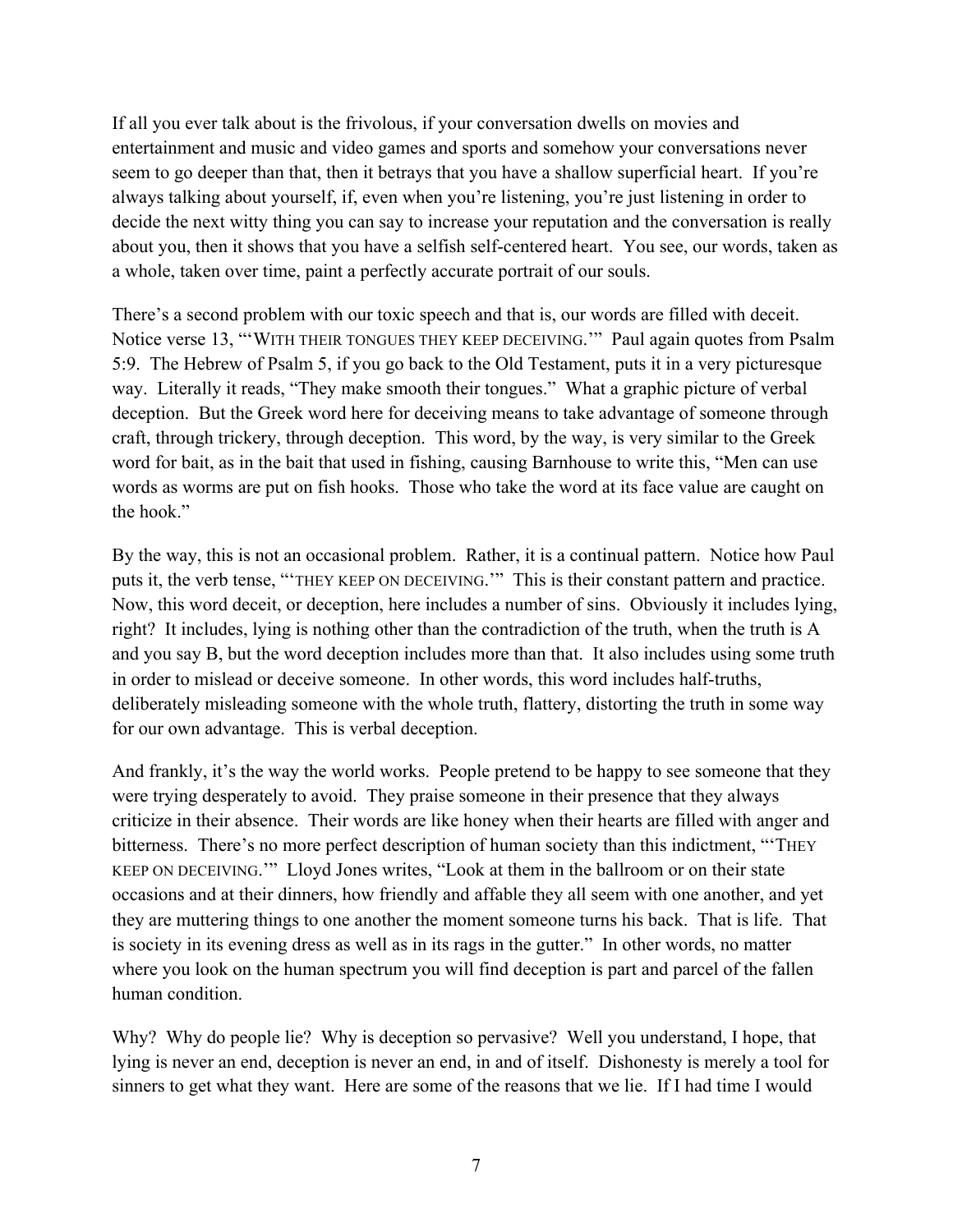take you to some biblical texts that support each of these, that illustrate it. But here's some of the reasons people lie and deceive. To avoid what we fear. This is why Abraham lied, right? To enhance our reputation. That's Ananias and Sapphira in Acts 5. That's also a perfect illustration of Facebook and all social media, to enhance our reputation. To hide personal hatred. To gain financial advantage. To hide our own guilt. To manipulate others into doing what we want. And sometimes we lie or we deceive to hurt and to injure others.

You see, nothing is more complete a revelation of the extent of human depravity than our propensity to keep on deceiving the people around us. Again, Barnhouse writes, "The conscience must admit the fact of the lying nature of man." He says, "You know that you are a liar by nature. Never did parents have a child that they did not have to correct in this matter. The child lies naturally from birth. And only by use of the rod of correction can a habit of honesty in words be instilled into the heart of the child."

Deception and lying is completely pervasive in our world. It happens at all levels. Nations lie and deceive other nations by breaking treaties. That's one of the concerns our representatives have about the treaty that we're about to engage in, because nations lie. Government leaders lie to their citizens or to other government's leaders. Large multinational companies lie to their consumers, like we read recently of Volkswagen. Experts and researchers falsify their research, either for their own advantage or the advantage of their companies. And individuals constantly lie to the people in their lives.

This is such a pandemic problem that people even like to reclassify their own dishonesty as "little white lies." They speak of their version of lying as being harmless. Or sometimes even they'll say it's good. But the fact that this sin is so universally pervasive doesn't mean God's perspective is any different. God hates all deceit and lying. Psalm 5:6, "You destroy," this is to God, "You destroy those who speak falsehood; The Lord abhors," hard to imagine a stronger word, "The Lord abhors the man of deceit." Proverbs 6, "There are six things which the Lord hates, Yes, seven which are an abomination to Him." And number two on the list, "a lying tongue."

In fact, God hates lying so much that there will be no liars in heaven. Turn over to Revelation, Revelation 21. As John writes of the new heaven and the new earth he includes some lists of those who won't be there. By the way, it was these texts, in 1978, that God used to bring me to faith because as I read them I realized they described me, that I wouldn't be in heaven. Revelation 21:8, speaking of those who won't be in the new heaven, in the new earth, "But for the cowardly and unbelieving and abominable and murderers and immoral persons and sorcerers and idolaters," this is a pretty bad list, "and all liars, their part will be in the lake that burns with fire and brimstone, which is the second death." Go over to verse 27 in the same chapter, speaking of the new Jerusalem, says, "nothing unclean, and no one who practices abomination and lying, shall ever come into it, but only those whose names are written in the Lamb's book of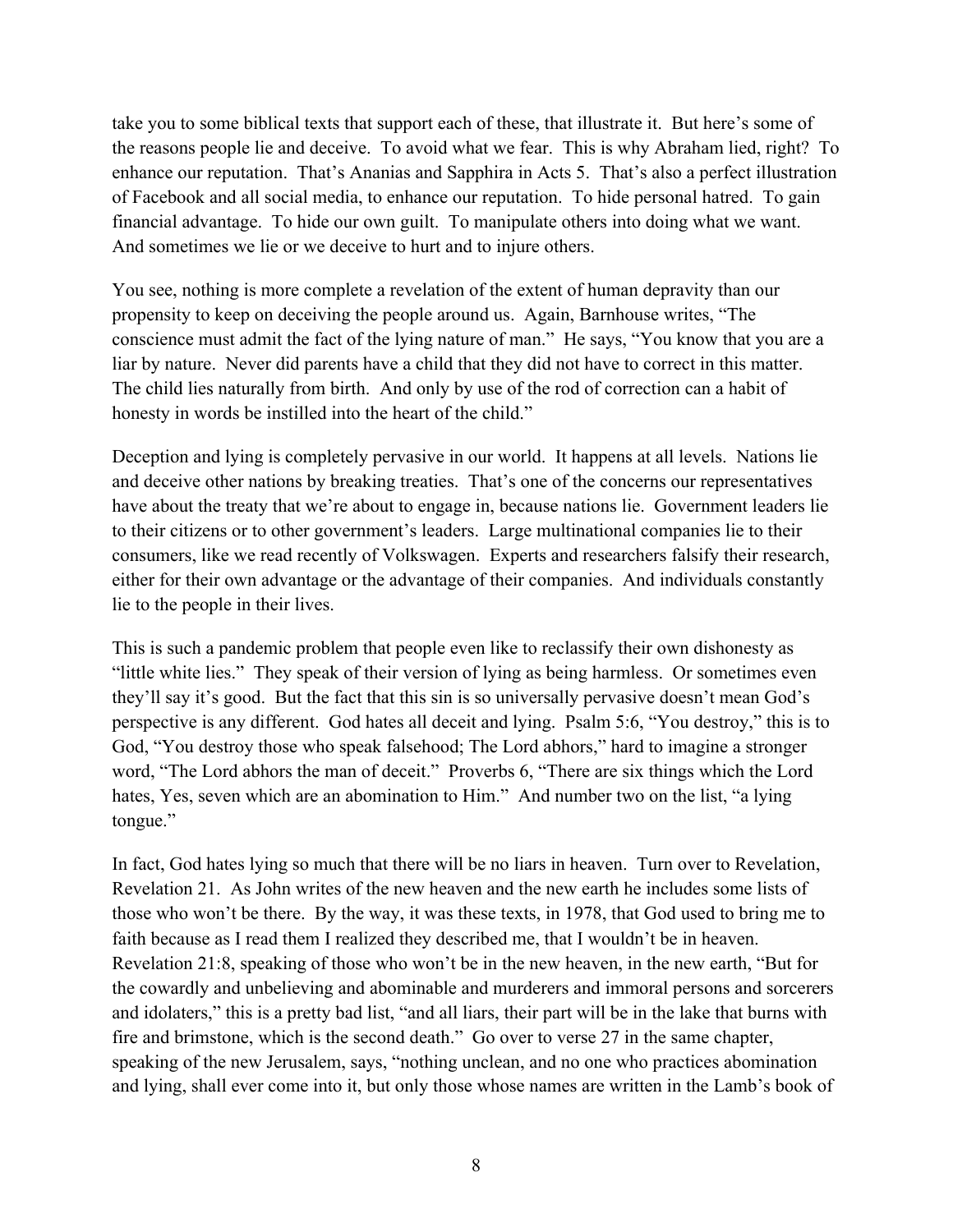life." In other words, you cannot consistently be a liar and be a believer at the same time. Look at chapter 22 verse 15. Again, talking about that heavenly city, "Outside are the dogs and the sorcerers and the immoral persons and the murderers and the idolaters, and everyone who loves and practices lying." God hates all deception and lying. He will not allow those who are liars in His presence.

A third problem with our speech is that our words kill and destroy. Back in Romans 3, our words kill and destroy, verse 13 says, "THE POISON OF ASPS IS UNDER THEIR LIPS." This line comes from Psalm 140:3. The word translated asps here is not a reference to a particular kind of snake. Rather, it's used generally of all poisonous venomous snakes. Israel has seven species of poisonous snakes, three of which are a danger to human beings, and he's describing how this works. It's actually a fascinating, sort of, zoological study because poisonous snakes have a sack of poison in their mouths, you understand this, and as a snake strikes its victim its fangs extend, and as those fangs enter the victim they press against the sack of poison and at the same time the muscles of the snake's mouth compress and cause the poison to be pressed out of that sack. And the poison, depending on the kind of snake, if it's a rattlesnake for example, and others kinds of poisonous snakes, the poison runs through their hollow fangs down into the victim, but in most cases they don't have hollow fangs, poisonous snakes have fangs that have a small groove running down the outside of the fang and the poison runs down that groove and into the puncture wound and delivers the poison that will eventually kill the victim.

Paul says, in the very same way, when fallen human beings speak, our words strike and deliver poison into the people to whom we speak. Our words kill and destroy. Scriptures use a number of different metaphors of this destruction, the destructive power of speech. For example, in Psalm 57:4 it describes men "whose teeth are spears and arrows and their tongue a sharp sword." Psalm 64:3, "They have sharpened their tongue like a sword. They aimed bitter speech as their arrow." James, in James 3, talks about the tongue as a fire, an out of control raging fire that destroys everything in its path. In fact, he says, "the tongue is set on fire of hell itself."

Now, what kind of words destroy another life? Obviously, words that are intended to do so, right? Words that are intentionally spoken to inflict pain on the other person: lies, slander, bullying; angry vindictive words; social media that's intended to reflect hate and to hurt another person. If you really want a picture of the fallenness of the human heart go on and read the Internet comments when people think they are commenting anonymously, it just spews out poison, destructive poison.

But it's not just words intended to inflict pain that are words that destroy. Also words that are intended to bait us into destructive sins. For example, the sinful invitation of a fellow student or co-worker to get drunk with them or to have sex with them or to use drugs together. Movies and music that present this beautiful picture of sin and urge us to participate. It's poison.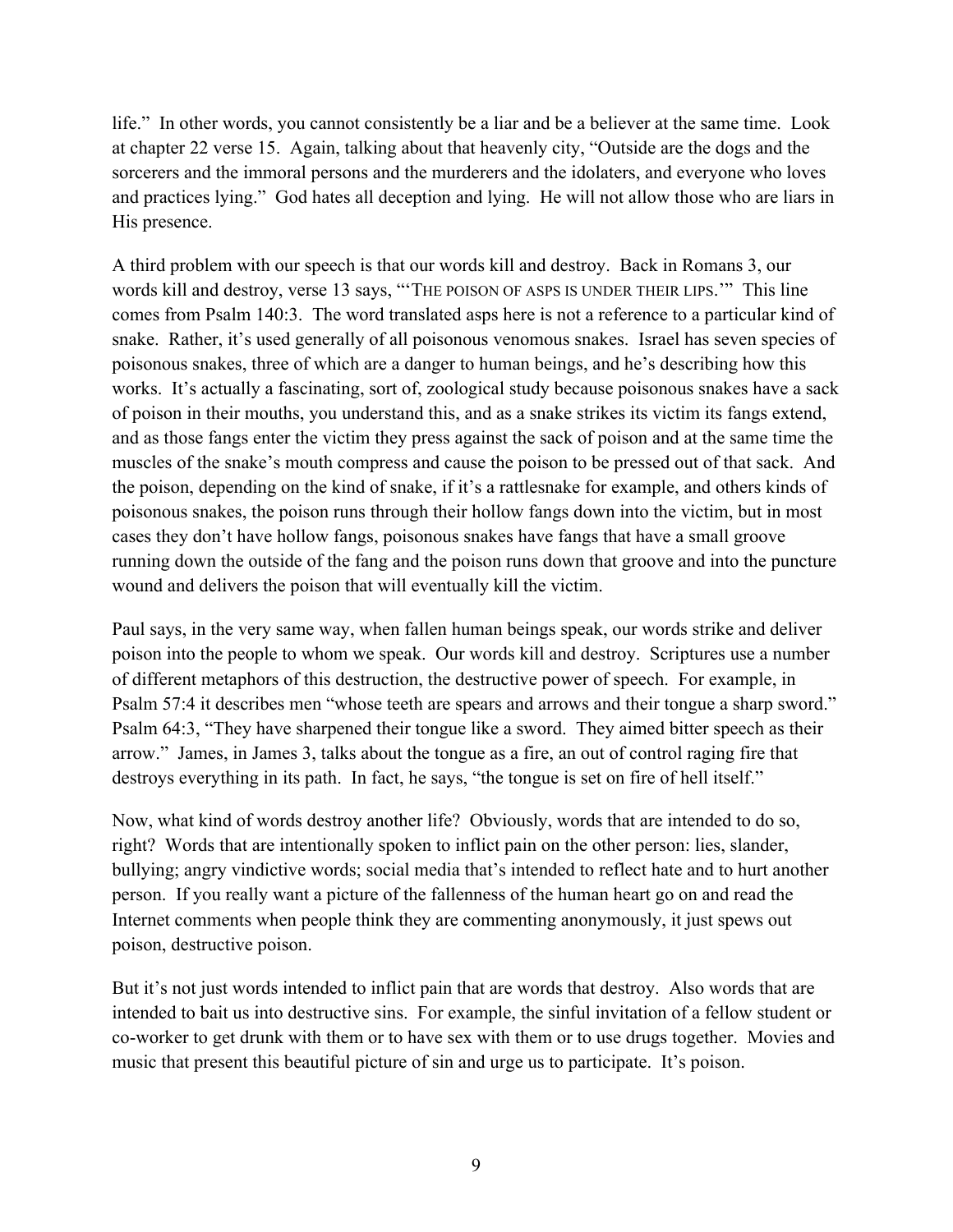Advertisements that appeal to the lust of the eyes and say you have to have this, this will satisfy your soul. It's poison.

Martin Luther also points out that words that destroy includes false teaching. False teaching that only talks about God being a God of love; God loves you, He wants you to have your best life now. The prosperity gospel that tells you, God wants you to be healthy and wealthy. Or the Mormons who tell you that your good works will allow you to accomplish your own salvation and eventually you can be like God. Listen, there are no smoother tongues on the planet than the tongues of false teachers. But if you buy what they're selling, if you believe their words, those words will come with a soul damning poison administered to your heart. There are lots of words that are like poison, that kill and destroy.

There's another problem with our toxic speech. Fourthly, our words are full of cursing and bitterness. Verse 14, "'WHOSE MOUTH IS FULL OF CURSING AND BITTERNESS.'" This final Old Testament quotation about our speech is from Psalm 10:7. He uses two words here. First of all, cursing. Obviously, that refers to pronouncing a curse on someone. In English, American English, as you know, people fill their conversations with curses. One of them is to ask God to damn someone or the other one that's very popular is the, sort of, vulgar, not sort of, the vulgar wish that someone would sexually violate the person you're angry at. Both of those in American English are common expressions intended to call down a curse on someone.

And by the way, cursing in our culture is getting worse. If you doubt that, look at the movies. Back in 2013 there was a movie released called The Wolf of Wall Street that, I read, set an all time record for swearing in a movie. It included the same expletive 506 times. That was almost three times a minute. But you don't have to go to the movies to hear cursing. Just go sit in a public place somewhere. And you won't be there five minutes until you've heard someone curse.

The other word, he says, is bitterness. This refers to words that are an expression of a bitter heart. In other words, angry words, words filled with animosity, hatred, harsh, vindictive. Notice again, Paul says, curses and bitter words are not the exception. Instead, he says in verse 14, the mouths of sinners are full of these things. Where does that cursing and bitterness come from? Well, Titus 3 says, Titus 3:3, it comes from the fact that unregenerate people are "hateful and hating one another."

Now, why do words figure so profoundly in this indictment of human depravity? Because, as we've noted, they paint a perfect portrait of the condition of the human heart. They are a mirror to our souls. If you want to know how bad your heart is, just examine your words, just listen to yourself.

Now, this is sobering. In fact, let me speak for a moment. If you're here this morning and you know you're not a follower of Jesus Christ, you know you've never repented of your sins, you've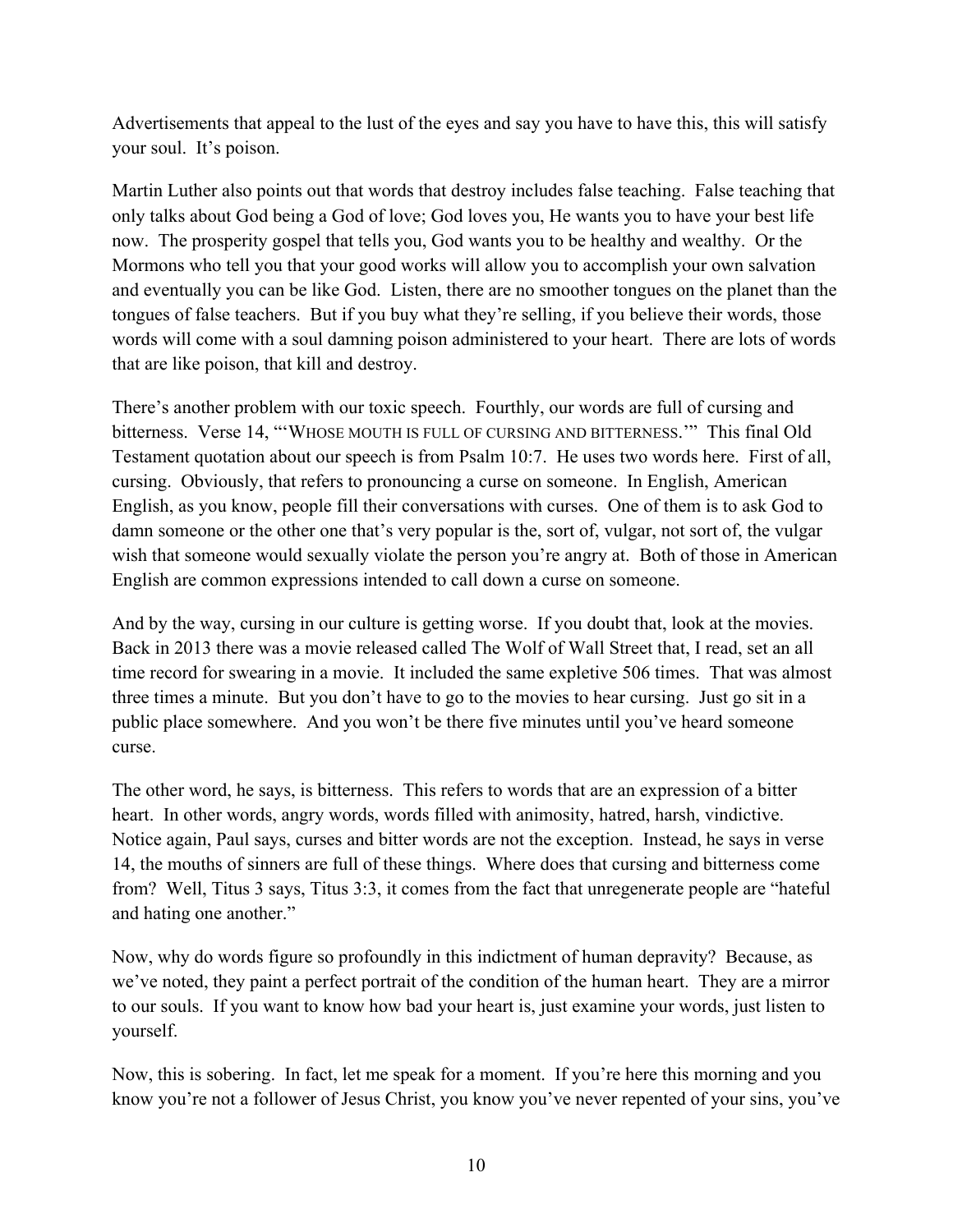never put your faith in Jesus Christ, I want you to hear what Jesus has to say to you. He says He will use your very words to condemn you at the judgment. Turn over to Matthew 12. Matthew 12, and notice, verse 34. He's talking here to unbelievers, specifically the Pharisees. And Jesus says to them, in Matthew 12:34, "You brood of vipers," you see the reference to our text, "You brood of vipers, how can you, being evil, speak what is good? For the mouth speaks out of that which fills the heart. The good man brings out of *his* good treasure what is good; the evil man brings out of *his* evil treasure what is evil.'" Now watch verse 36, this is very sobering, "'But I tell you,'" now remember, Jesus is the one who will be the judge at the last judgment, He says, "'I tell you that every careless word,'" singular, "'that people speak, they shall give an accounting for it in the day of judgment.'"

God hasn't missed a single one of your words. And He will call you to give an account for it at the day of judgment. Moreover, notice the end of verse 37, "'by your words you will be condemned.'" One of the most damning pieces of evidence that will be presented at the final judgment will be your own words because they reveal your heart.

Listen, your only hope, my only hope, this is where Paul's been driving in Romans 3, is the gospel, the good news that God forgives our sins against Him because of the death of Jesus Christ in the place of all who will believe in Him, of all who will repent of their rebellion and accept Jesus as Lord. That's your only hope. And I plead with you, don't wait for another day. You don't think you're making a decision today, but you're making a decision. You're either deciding to accept Christ as Lord, to come to Him as Lord and believe in Him, or you're deciding to leave here without doing so, which is the same as the decision to reject Him. Today is the day of salvation.

For those of us who are believers, and that's most of us, who are followers in Christ, Romans 3, the passage which we've studied together, reminds us that we are different people than this, we have been changed. We must not allow our speech to be like that of unbelievers, like it used to be before Christ. Turn over to Ephesians 4 very quickly. Ephesians 4, notice what Paul says here, verse 25, because you're a new person in Christ, "lay aside falsehood, SPEAK TRUTH EACH ONE of you WITH HIS NEIGHBOR." Verse 29, don't let any rotten word "proceed from your mouth, but only such a word as is good for edification according to their need at the moment, so that it will give grace to those who hear."

And by the way, we quote "Do not grieve the Spirit." Guess the context? It's the words that come out of our mouths. "Do not grieve the Spirit of God, by whom you were sealed for the day of redemption. Let all bitterness and wrath and anger," that's the wrath, the anger of blowing up, the anger of clamming up, "and clamor," that means yelling in the middle of an argument, "and slander," that's name calling, you so and so, "be put away from you, along with all malice," all intention to hurt someone else, all hatred. Instead, "Be kind to one another, tender-hearted, forgiving each other, just as God in Christ has forgiven you."